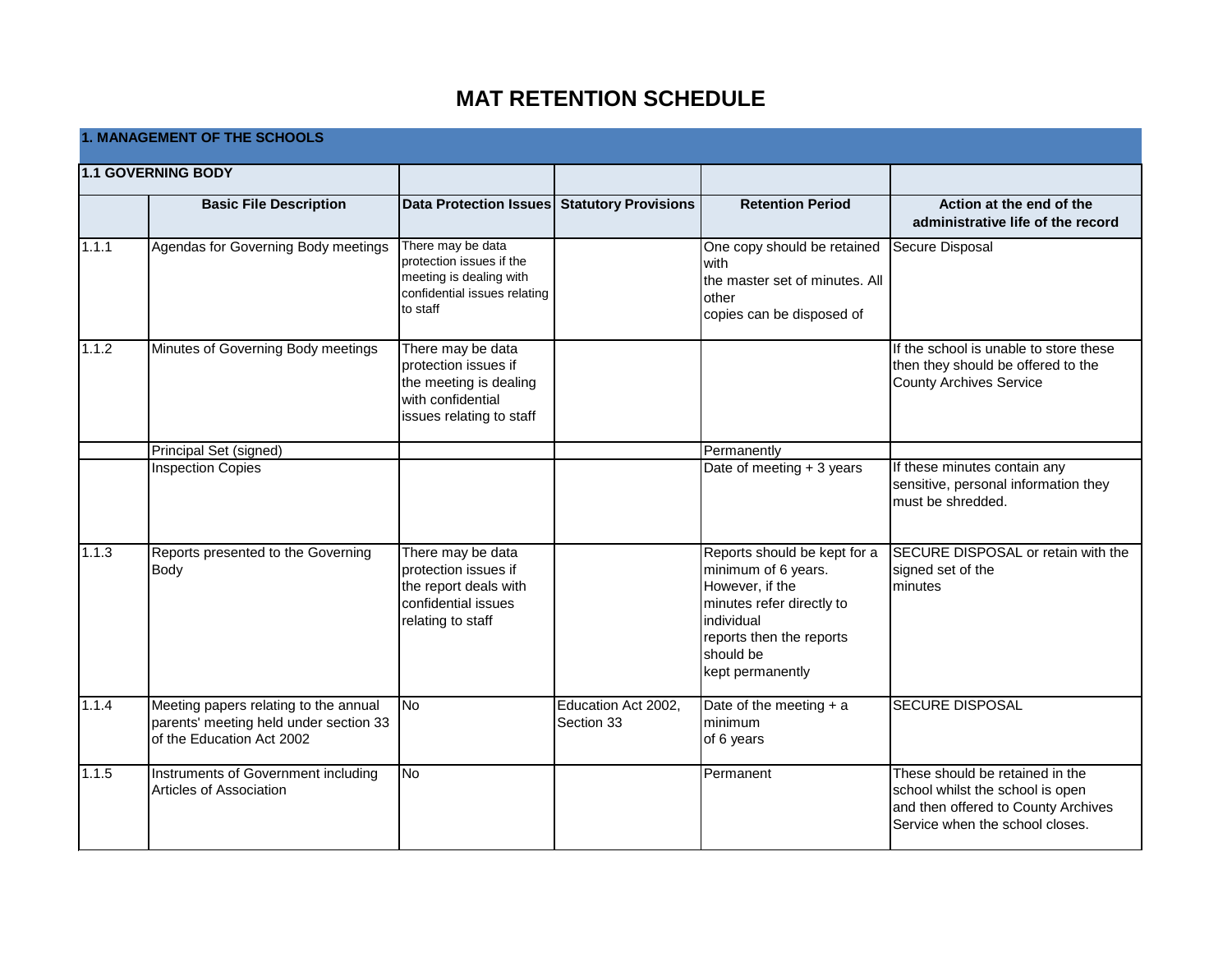| 1.1.6  | Trusts and Endowments managed by<br>the Governing Body                                                                                     | No                                                                                                                |                                                                                                                       | Permanent                                                                                                                                                                | These should be retained in the<br>school whilst the school is open<br>and then offered to County Archives<br>Service when the school closes. |
|--------|--------------------------------------------------------------------------------------------------------------------------------------------|-------------------------------------------------------------------------------------------------------------------|-----------------------------------------------------------------------------------------------------------------------|--------------------------------------------------------------------------------------------------------------------------------------------------------------------------|-----------------------------------------------------------------------------------------------------------------------------------------------|
| 1.1.7  | Action plans created and administered<br>by the Governing Body                                                                             | N <sub>o</sub>                                                                                                    |                                                                                                                       | Life of the action plan $+3$<br>years                                                                                                                                    | <b>SECURE DISPOSAL</b>                                                                                                                        |
| 1.1.8  | Policy documents created and<br>administered by the Governing Body                                                                         | <b>No</b>                                                                                                         |                                                                                                                       | Life of the action plan $+3$<br>years                                                                                                                                    | <b>SECURE DISPOSAL</b>                                                                                                                        |
| 1.1.9  | Records relating to complaints dealt<br>with by the Governing Body                                                                         | Yes                                                                                                               |                                                                                                                       | Date of the resolution of the<br><b>SECURE DISPOSAL</b><br>complaint $+$ a minimum of 6<br>years then review for further<br>retention in case of<br>contentious disputes | <b>SECURE DISPOSAL</b>                                                                                                                        |
| 1.1.10 | Annual Reports created under the<br>requirements of the Education<br>(Governor's Annual Reports) (England)<br>(Amendment) Regulations 2002 | <b>No</b>                                                                                                         | <b>Education (Governor's</b><br>Annual Reports)<br>(England)<br>(Amendment)<br>Regulations 2002 SI<br>2002<br>No 1171 | Date of report + 10 years                                                                                                                                                | <b>SECURE DISPOSAL</b>                                                                                                                        |
| 1.1.11 | Proposals concerning the change of<br>status of a maintained school including<br>Specialist Status Schools and<br>Academies                | <b>No</b>                                                                                                         |                                                                                                                       | Date proposal accepted or<br>declined<br>+ 3 years                                                                                                                       | <b>SECURE DISPOSAL</b>                                                                                                                        |
|        | 1.2. PRINCIPALS AND SENIOR MANAGEMENT TEAM                                                                                                 |                                                                                                                   |                                                                                                                       |                                                                                                                                                                          |                                                                                                                                               |
| 1.2.1  | Minutes of Senior Management Team<br>meetings and the meetings of other<br>internal administrative bodies                                  | There may be data<br>protection issues<br>if the minutes refers to<br>individual<br>pupils or members of<br>staff |                                                                                                                       | Date of the meeting + 3 years SECURE DISPOSAL<br>then<br>review                                                                                                          |                                                                                                                                               |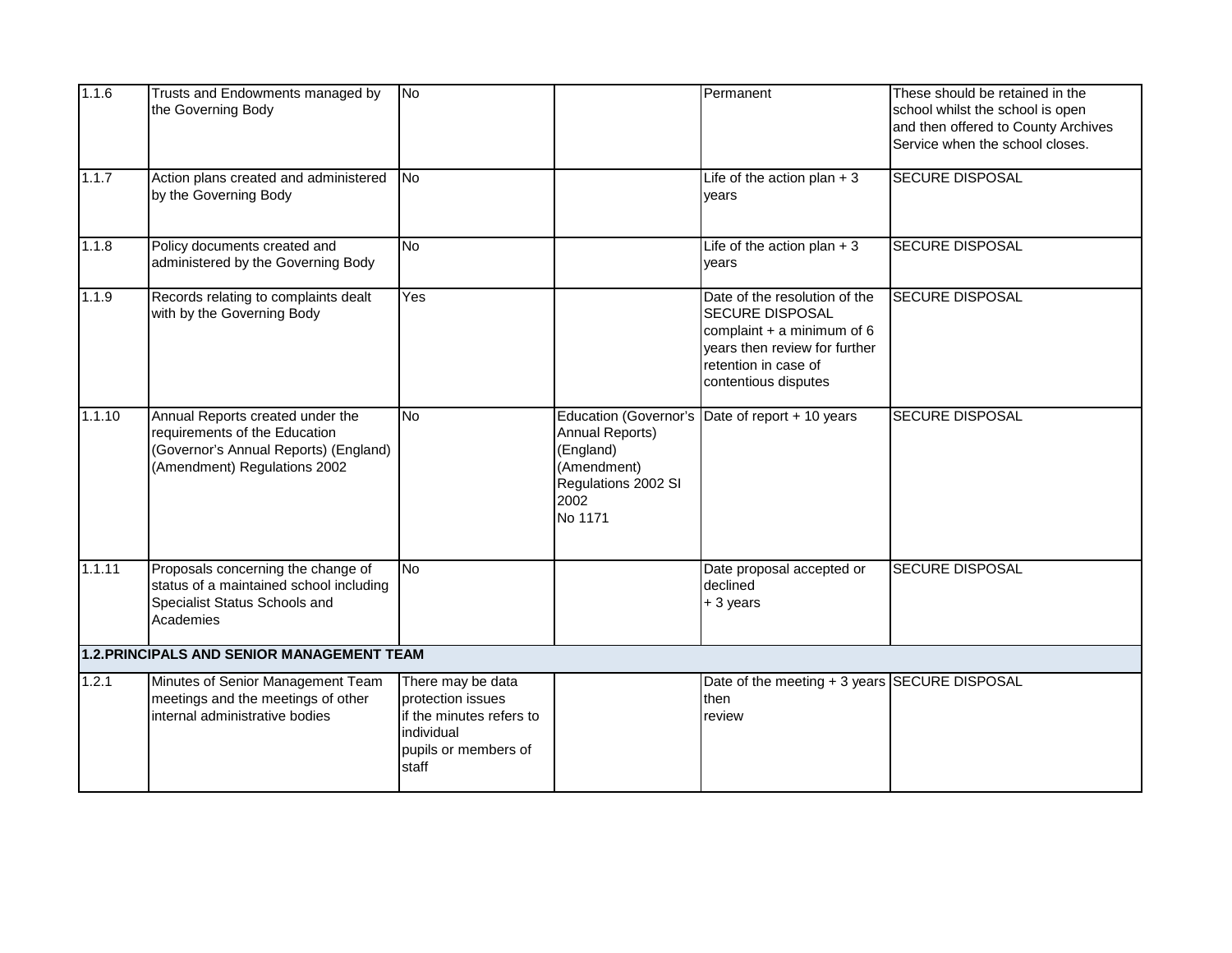| 1.2.2 | Reports created by the Principal or the<br>Management Team                                                                                              | There may be data<br>protection issues<br>if the report refers to<br>individual<br>pupils or members of<br>staff |                                                                                                                                                                                                                | Date of the report $+$ a<br>minimum of 3<br>years then review | <b>SECURE DISPOSAL</b> |
|-------|---------------------------------------------------------------------------------------------------------------------------------------------------------|------------------------------------------------------------------------------------------------------------------|----------------------------------------------------------------------------------------------------------------------------------------------------------------------------------------------------------------|---------------------------------------------------------------|------------------------|
| 1.2.3 | General Records created by principals,<br>deputy principals, heads of year and<br>other members of staff with<br>administrative responsibilities        | There may be data<br>protection issues<br>if the report refers to<br>individual<br>pupils or members of<br>staff |                                                                                                                                                                                                                | Current academic year + 6<br>vears                            | <b>SECURE DISPOSAL</b> |
| 1.2.4 | General Correspondence created by<br>Principals, deputy Principals, heads of<br>year and other members of staff with<br>administrative responsibilities | There may be data<br>protection issues<br>if the report refers to<br>individual<br>pupils or members of<br>staff |                                                                                                                                                                                                                | Date of correspondence + 3<br>vears then review               | <b>SECURE DISPOSAL</b> |
| 1.2.5 | Professional Development Plans                                                                                                                          | Yes                                                                                                              |                                                                                                                                                                                                                | Life of the plan $+ 6$ years                                  | <b>SECURE DISPOSAL</b> |
| 1.2.6 | Schools Development Plan                                                                                                                                | No                                                                                                               |                                                                                                                                                                                                                | Life of the plan $+6$ years                                   | <b>SECURE DISPOSAL</b> |
|       | <b>1.3 ADMISSION PROCESS</b>                                                                                                                            |                                                                                                                  |                                                                                                                                                                                                                |                                                               |                        |
| 1.3.1 | All records relating<br>to the creation and<br>implementation of the<br><b>School Admissions' Policy</b>                                                | <b>No</b>                                                                                                        | <b>School Admissions</b><br>Code<br>Statutory guidance for<br>admission<br>authorities, governing<br>bodies, local<br>authorities, schools<br>adjudicators and<br>admission appeals<br>panels December<br>2014 | Life of the policy $+3$ years<br>then review                  | <b>SECURE DISPOSAL</b> |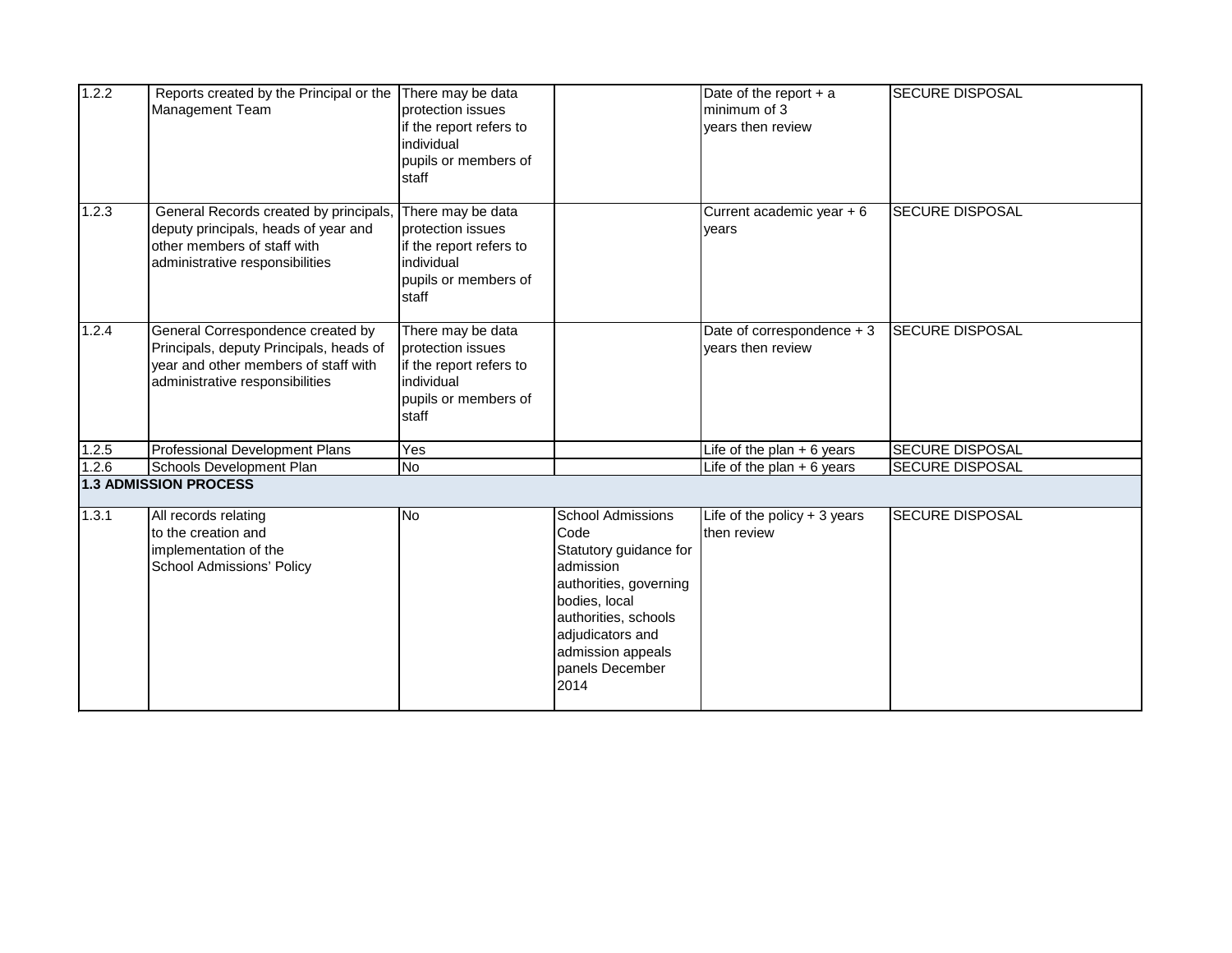| 1.3.2 | Admissions - if the<br>admission is successful                                                                    | Yes | <b>School Admissions</b><br>Code<br>Statutory guidance for<br>admission<br>authorities, governing<br>bodies, local<br>authorities, schools<br>adjudicators and<br>admission appeals<br>panels December<br>2014(Limitation Act<br>1980) | Date of admission + 1 year<br>(until the child is 21 of age)                                                                                | <b>SECURE DISPOSAL</b>                                                                                                                                                                 |
|-------|-------------------------------------------------------------------------------------------------------------------|-----|----------------------------------------------------------------------------------------------------------------------------------------------------------------------------------------------------------------------------------------|---------------------------------------------------------------------------------------------------------------------------------------------|----------------------------------------------------------------------------------------------------------------------------------------------------------------------------------------|
| 1.3.3 | Admissions - if the appeal is<br>unsuccessful                                                                     | Yes | <b>School Admissions</b><br>Code<br>Statutory guidance for<br>admission<br>authorities, governing<br>bodies, local<br>authorities, schools<br>adjudicators and<br>admission appeals<br>panels December<br>2014                         | Resolution of case + 1 year                                                                                                                 | <b>SECURE DISPOSAL</b>                                                                                                                                                                 |
| 1.3.4 | Register of admissions                                                                                            | Yes | School attendance:<br>Departmental advice<br>for maintained<br>schools, academies,<br>independent schools<br>and local authorities<br>October 2014                                                                                     | Every entry in the admission<br>register must be preserved<br>for a period of three years<br>after the date on which the<br>entry was made. | Schools may wish to consider keeping<br>the admission register permanently as<br>often schools receive enquiries from<br>past pupils to confirm the dates they<br>attended the school. |
| 1.3.5 | Supplementary Information<br>form including additional<br>information such as religion,<br>medical conditions etc | Yes |                                                                                                                                                                                                                                        |                                                                                                                                             |                                                                                                                                                                                        |
|       | For successful admissions                                                                                         |     |                                                                                                                                                                                                                                        | This information should be<br>added<br>to the pupil file                                                                                    | <b>SECURE DISPOSAL</b>                                                                                                                                                                 |
|       | For unsuccessful admissions                                                                                       |     |                                                                                                                                                                                                                                        | Until appeals process<br>completed                                                                                                          | <b>SECURE DISPOSAL</b>                                                                                                                                                                 |
|       | 1.4 OPERATIONAL ADMINISTRATION                                                                                    |     |                                                                                                                                                                                                                                        |                                                                                                                                             |                                                                                                                                                                                        |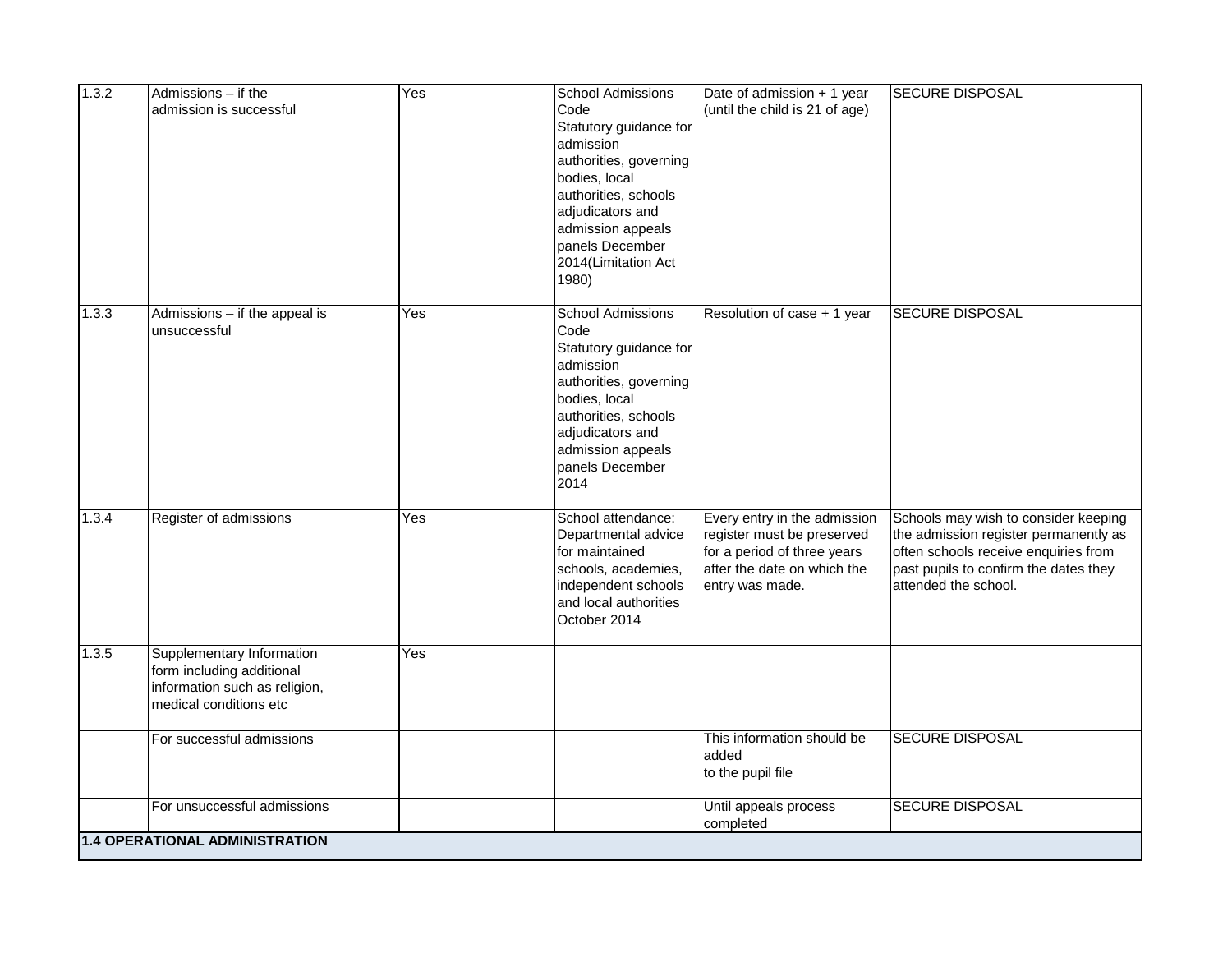| 1.4.1 | <b>General Records &amp; Files</b>                                                                            | No        |                                                                                                                                                                                               | Current year + 3 years then<br><b>REVIEW</b>                                                                                                           | <b>SECURE DISPOSAL</b>                                                                 |  |  |  |  |
|-------|---------------------------------------------------------------------------------------------------------------|-----------|-----------------------------------------------------------------------------------------------------------------------------------------------------------------------------------------------|--------------------------------------------------------------------------------------------------------------------------------------------------------|----------------------------------------------------------------------------------------|--|--|--|--|
| 1.4.2 | Records relating to the creation and<br>publication of the school brochure or<br>prospectus                   | <b>No</b> |                                                                                                                                                                                               | Current year + 3 years                                                                                                                                 | <b>STANDARD DISPOSAL</b>                                                               |  |  |  |  |
| 1.4.3 | Records relating to the creation and<br>distribution<br>of circulars to staff, parents or pupils              | <b>No</b> |                                                                                                                                                                                               | Current year + 1 year                                                                                                                                  | <b>STANDARD DISPOSAL</b>                                                               |  |  |  |  |
| 1.4.4 | Newsletters and other items with a<br>short operational use                                                   | <b>No</b> |                                                                                                                                                                                               | Current year + 1 year                                                                                                                                  | STANDARD DISPOSAL Schools may<br>wish to keep newsletters for longer or<br>permanently |  |  |  |  |
| 1.4.5 | Visitors' Books and Signing in Sheets                                                                         | Yes       |                                                                                                                                                                                               | Current year + 6 years then<br><b>REVIEW</b>                                                                                                           | <b>SECURE DISPOSAL</b>                                                                 |  |  |  |  |
| 1.4.6 | Records relating to the creation and<br>management of Parent Forums                                           | <b>No</b> |                                                                                                                                                                                               | Current year + 6 years then<br><b>REVIEW</b>                                                                                                           | <b>SECURE DISPOSAL</b>                                                                 |  |  |  |  |
|       | <b>2. HUMAN RESOURCES</b>                                                                                     |           |                                                                                                                                                                                               |                                                                                                                                                        |                                                                                        |  |  |  |  |
|       | 2.1 RECRUITMENT                                                                                               |           |                                                                                                                                                                                               |                                                                                                                                                        |                                                                                        |  |  |  |  |
| 2.1.1 | All records leading up to the<br>appointment of a new member of<br>staff - unsuccessful candidates            | Yes       |                                                                                                                                                                                               | Date of appointment of<br>successful candidate + 12<br>months                                                                                          | <b>SECURE DISPOSAL</b>                                                                 |  |  |  |  |
| 2.1.2 | Pre-employment vetting<br>information - DBS Checks                                                            | <b>No</b> | <b>DBS Update Service</b><br><b>Employer Guide</b><br>June 2014: Keeping<br>children safe in<br>education.<br>July 2015 (Statutory<br>Guidance from<br>Dept. of Education)<br>Sections 73, 74 | The school does not have to<br>keep copies of DBS<br>certificates. If the school does<br>so the copy must NOT be<br>retained for more than 6<br>months | <b>SECURE DISPOSAL</b>                                                                 |  |  |  |  |
| 2.1.3 | Proofs of identity collected as<br>part of the process of checking<br>"portable" enhanced DBS disclosure      | Yes       |                                                                                                                                                                                               | Kept in staff file 6 years after SECURE DISPOSAL<br>termination of employment                                                                          |                                                                                        |  |  |  |  |
| 2.1.4 | 2.1.6 Pre-employment vetting<br>information - Evidence proving<br>the right to work in the United<br>Kingdom4 | Yes       | An employer's<br>guide to right to<br>work checks [Home<br>Office May 2015]                                                                                                                   | Kept in staff file 6 years after<br>termination of employment                                                                                          | <b>SECURE DISPOSAL</b>                                                                 |  |  |  |  |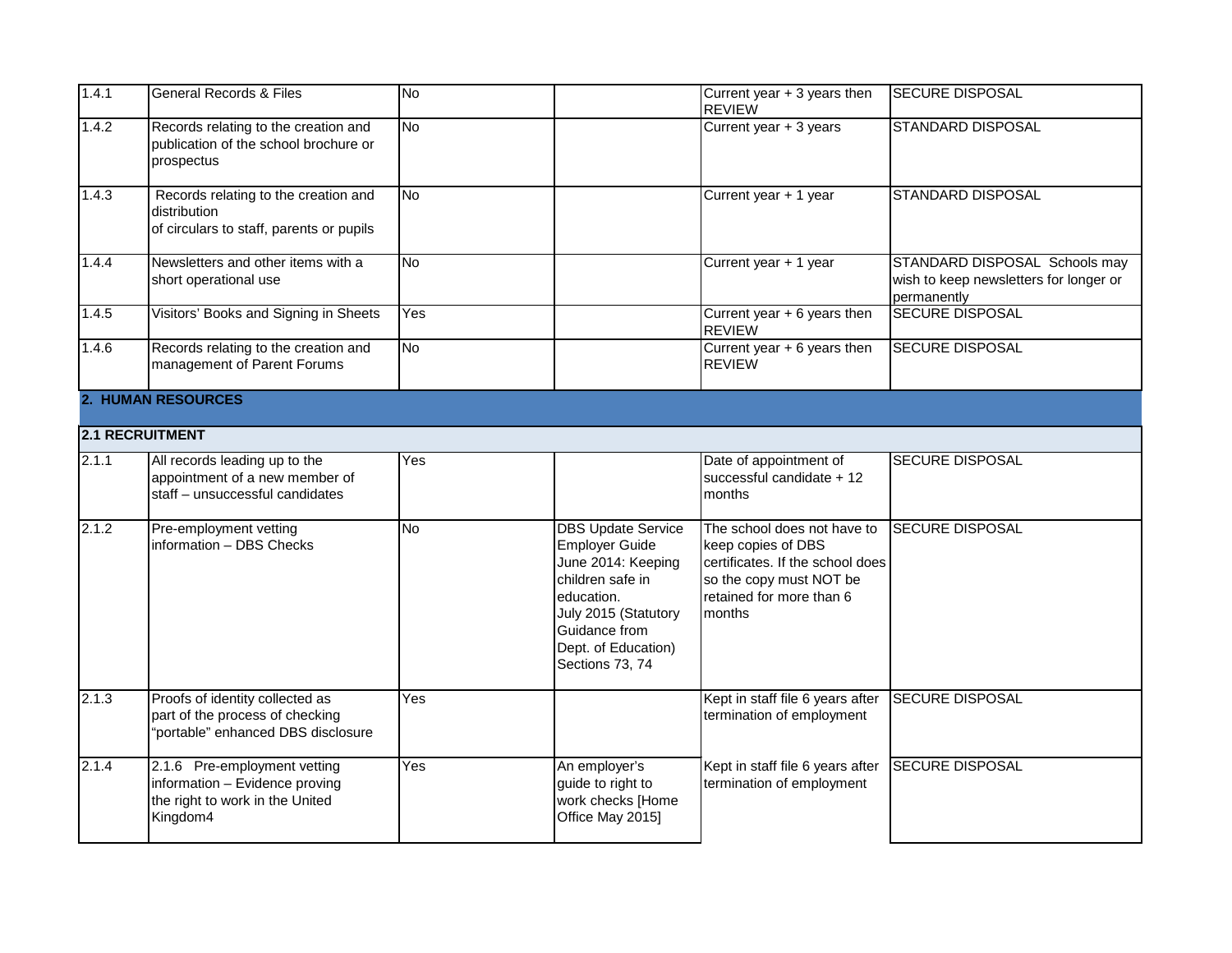|       | 2.2 OPERATIONAL STAFF MANAGEMENT                                                                                           |     |                                                                                                                                                                                                                                                                   |                                                                                                                                                                                                                                                                                        |                                                                                                                                                                                                                                                                          |
|-------|----------------------------------------------------------------------------------------------------------------------------|-----|-------------------------------------------------------------------------------------------------------------------------------------------------------------------------------------------------------------------------------------------------------------------|----------------------------------------------------------------------------------------------------------------------------------------------------------------------------------------------------------------------------------------------------------------------------------------|--------------------------------------------------------------------------------------------------------------------------------------------------------------------------------------------------------------------------------------------------------------------------|
| 2.2.1 | Staff personal files                                                                                                       | Yes | Limitation Act 1980<br>(Section 2)                                                                                                                                                                                                                                | Termination of Employment +<br>6 years                                                                                                                                                                                                                                                 | <b>SECURE DISPOSAL</b>                                                                                                                                                                                                                                                   |
| 2.2.2 | <b>Timesheets</b>                                                                                                          | Yes |                                                                                                                                                                                                                                                                   | Current year + 6 years                                                                                                                                                                                                                                                                 | SECURE DISPOSAL                                                                                                                                                                                                                                                          |
| 2.2.3 | Annual Appraisals/Assessment<br>Records                                                                                    | Yes |                                                                                                                                                                                                                                                                   | Current year + 6 years                                                                                                                                                                                                                                                                 | <b>SECURE DISPOSAL</b>                                                                                                                                                                                                                                                   |
| 2.2.4 | Any Data seen by HR only such as E&D Yes<br>information                                                                    |     |                                                                                                                                                                                                                                                                   | Termination of Employment + SECURE DISPOSAL<br>6 years for successful<br>employees - Termination of<br>employment + 12 months for<br>unsuccessful candidates<br>П                                                                                                                      |                                                                                                                                                                                                                                                                          |
| 2.2.5 | Payroll Information                                                                                                        | Yes | Taxes Management<br>1970                                                                                                                                                                                                                                          | Wages and salaries records<br>termination of employment +<br>6 years                                                                                                                                                                                                                   | <b>SECURE DISPOSAL</b>                                                                                                                                                                                                                                                   |
| 2.2.6 | Staff Photos for ID purposes are kept in Yes<br>staff files                                                                |     |                                                                                                                                                                                                                                                                   | Termination of Employment + SECURE DISPOSAL<br>6 years                                                                                                                                                                                                                                 |                                                                                                                                                                                                                                                                          |
| 2.2.7 | <b>Staff Photos for Marketing Purposes</b>                                                                                 | Yes |                                                                                                                                                                                                                                                                   | Termination of Employment + SECURE DISPOSAL<br>6 years                                                                                                                                                                                                                                 |                                                                                                                                                                                                                                                                          |
|       | 2.3 MANAGEMENT OF DISCIPLINARY AND GRIEVANCE PROCESSES                                                                     |     |                                                                                                                                                                                                                                                                   |                                                                                                                                                                                                                                                                                        |                                                                                                                                                                                                                                                                          |
| 2.3.1 | Allegation of a child<br>protection nature against a<br>member of staff including<br>where the allegation is<br>unfounded5 | Yes | in education<br>Statutory guidance for from the date of the<br>schools and<br>colleges March 2015";<br>"Working together<br>to safeguard children.<br>A guide to<br>inter-agency working<br>to safeguard and<br>promote the welfare of<br>children March<br>2015" | "Keeping children safe Until the person's normal<br>retirement age or 10 years<br>allegation whichever is the<br>longer then REVIEW. Note<br>allegations that are found<br>to be malicious should be<br>removed from personnel files.<br>If founded they are to be<br>kept on the file | <b>SECURE DISPOSAL</b><br>These records must be shredded                                                                                                                                                                                                                 |
| 2.3.2 | <b>Disciplinary Proceedings</b>                                                                                            | Yes |                                                                                                                                                                                                                                                                   | Termination of employment +<br>6 years<br>All disciplinary proceedings<br>will be kept in HR only<br>accessed files in case of legal<br>proceedings                                                                                                                                    | <b>SECURE DISPOSAL</b><br>[If warnings are placed on personal files]<br>they will be kept on the personal file<br>until expiry date - after which they must<br>be weeded from the file and only HR will<br>retain a copy until terminatation of<br>employment + 6 years] |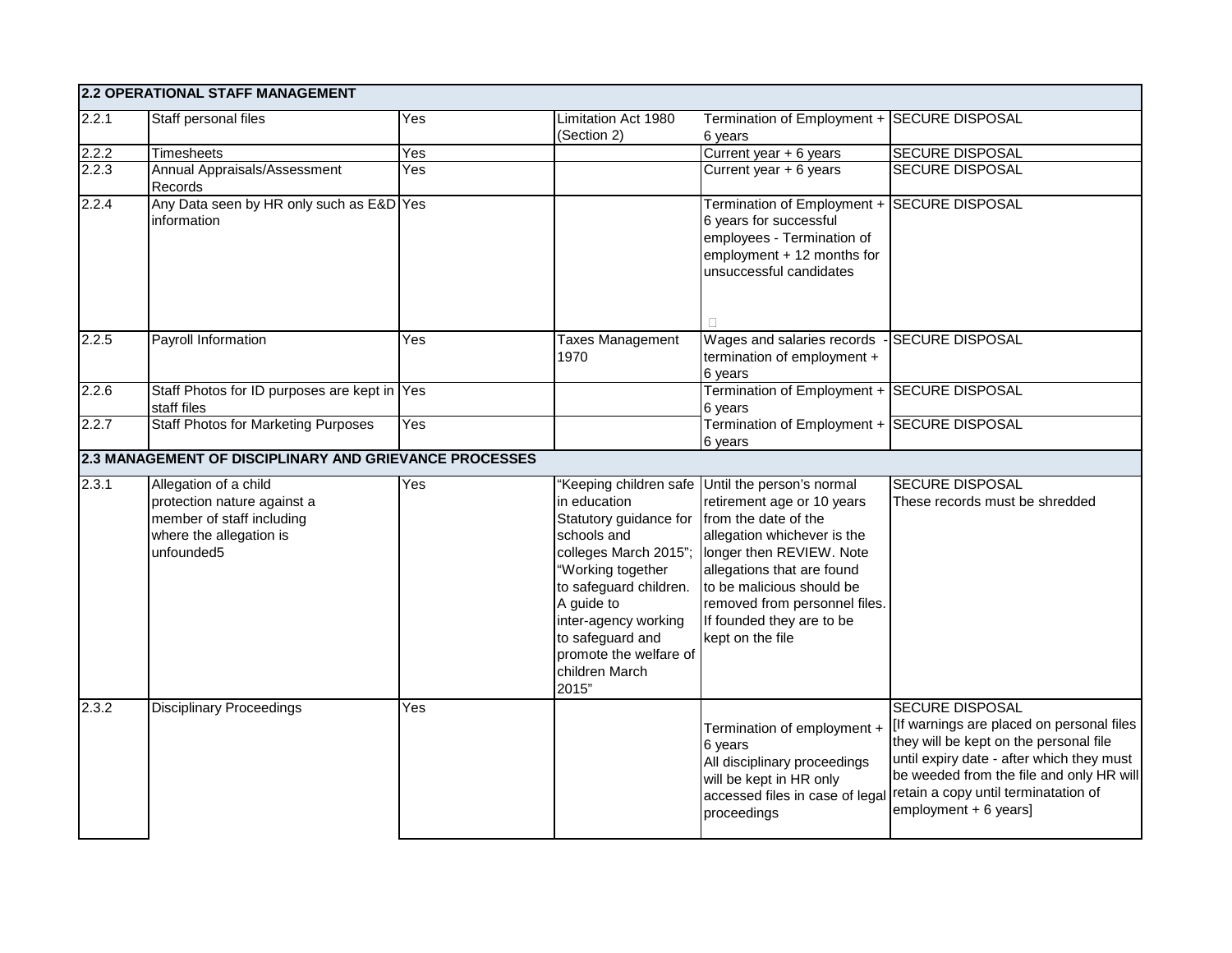| 2.3.3 | Grievances                                      | Yes       |                                                                                                                                                                      | Person making the grievance SECURE DISPOSAL<br>(records retained on their file<br><b>Retention Period Termination</b><br>of Employment $+ 6$ year $-$<br>Subject of the Grievance if<br>upheld (record kept<br>Termination of employment +<br>6 years | [<br>grievances are not upheld they will be<br>removed from personal files and only<br>HR will retain a copy until terminatation<br>of employment $+ 6$ years] |
|-------|-------------------------------------------------|-----------|----------------------------------------------------------------------------------------------------------------------------------------------------------------------|-------------------------------------------------------------------------------------------------------------------------------------------------------------------------------------------------------------------------------------------------------|----------------------------------------------------------------------------------------------------------------------------------------------------------------|
|       | 2.4 HEALTH AND SAFETY                           |           |                                                                                                                                                                      |                                                                                                                                                                                                                                                       |                                                                                                                                                                |
| 2.4.1 | Health and Safety Policy Statements             | <b>No</b> |                                                                                                                                                                      | Permanently                                                                                                                                                                                                                                           | <b>SECURE DISPOSAL</b>                                                                                                                                         |
| 2.4.2 | <b>Health and Safety Risk Assessments</b>       | No        |                                                                                                                                                                      | Life of $RA + 3$ years                                                                                                                                                                                                                                | <b>SECURE DISPOSAL</b>                                                                                                                                         |
| 2.4.3 | Records relating to accidents/injury at<br>work | Yes       | RIDDORS 1995                                                                                                                                                         | Date of incident $+3$ years<br>Unless the incident involved a<br>child or young person Up to<br>21 years of age                                                                                                                                       | <b>SECURE DISPOSAL</b>                                                                                                                                         |
| 2.4.4 | <b>Accident Reporting</b>                       | Yes       | Social Security<br>(Claims and<br>Payments)<br>Regulations<br>1979 Regulation 25.<br>Social Security<br>Administration<br>Act 1992 Section 8.<br>Limitation Act 1980 |                                                                                                                                                                                                                                                       | <b>SECURE DISPOSAL</b>                                                                                                                                         |
|       | <b>Adults</b>                                   | Yes       |                                                                                                                                                                      | Date of the incident + 6 years SECURE DISPOSAL<br>(unless it involves a<br>Hazardous Substanses)                                                                                                                                                      |                                                                                                                                                                |
|       | Children                                        | Yes       |                                                                                                                                                                      | DOB of the child + 25 years<br>(up to 21 years of age)                                                                                                                                                                                                | <b>SECURE DISPOSAL</b>                                                                                                                                         |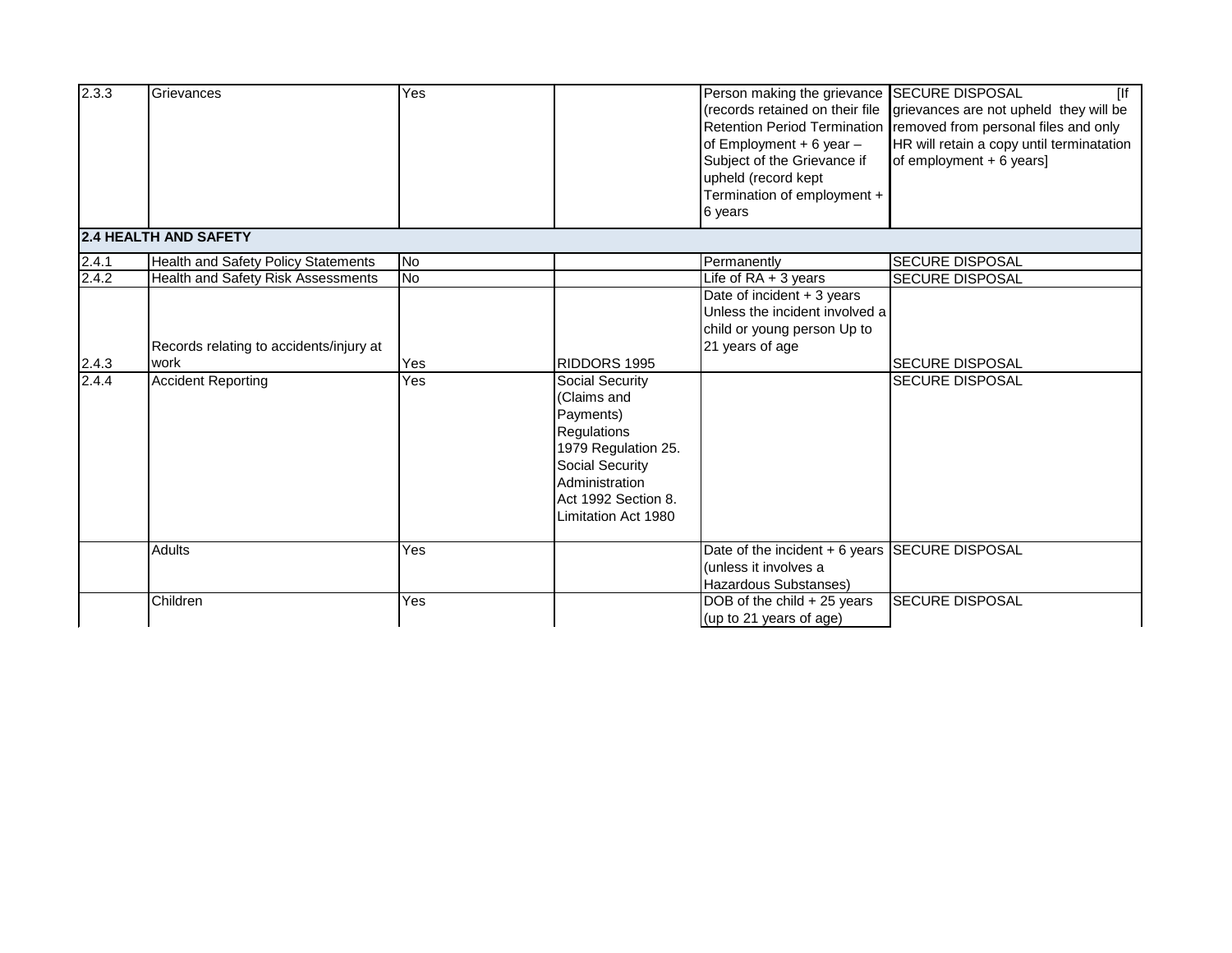| 2.4.5 | Control of Substances<br>Hazardous to Health (COSHH)                                                                    | <b>No</b> | <b>Hazardous to Health</b><br>Regulations 2002. SI<br>2002 No 2677<br>Regulation<br>11; Records kept<br>under the 1994 and<br>1999<br>Regulations to be kept<br>as if the 2002<br><b>Regulations</b><br>had not been made.<br>Regulation 18 (2) | Control of Substances Current year + 40 years | <b>SECURE DISPOSAL</b> |
|-------|-------------------------------------------------------------------------------------------------------------------------|-----------|-------------------------------------------------------------------------------------------------------------------------------------------------------------------------------------------------------------------------------------------------|-----------------------------------------------|------------------------|
| 2.4.6 | Process of monitoring of areas<br>where employees and persons<br>are likely to have become in<br>contact with asbestos  | <b>No</b> | Control of Asbestos at Last Action + 40 years<br><b>Work Regulations</b><br>2012 SI<br>1012 No 632<br>Regulation 19                                                                                                                             |                                               | <b>SECURE DISPOSAL</b> |
| 2.4.7 | Process of monitoring of areas<br>where employees and persons<br>are likely to have become in<br>contact with radiation | <b>No</b> |                                                                                                                                                                                                                                                 | Last Action + 50 years                        | <b>SECURE DISPOSAL</b> |
| 2.4.8 | Process of monitoring areas where<br>employees and person are likely to be<br>in contact with lead                      | <b>No</b> |                                                                                                                                                                                                                                                 | Last Action + 40 years                        | <b>SECURE DISPOSAL</b> |
| 2.4.9 | Fire Precautions log books                                                                                              | <b>No</b> |                                                                                                                                                                                                                                                 | Current Year + 6 Year                         | <b>SECURE DISPOSAL</b> |
|       | <b>2.5 PAYROLL AND PENSIONS</b>                                                                                         |           |                                                                                                                                                                                                                                                 |                                               |                        |
| 2.5.1 | Maternity pay records                                                                                                   | Yes       | <b>Statutory Maternity</b><br>Pay (General)<br>Regulations 1986<br>(SI1986/1960),<br>revised 1999<br>(SI1999/567)                                                                                                                               | Current Year + 6 Year                         | <b>SECURE DISPOSAL</b> |
| 2.5.2 | <b>Records held under Retirement</b><br>Benefits Schemes (Information<br>Powers) Regulations 1995                       | Yes       | Taxes Management<br>1970 - Retirement<br>benefits schemes<br>(information powers)<br>Regulations 1995                                                                                                                                           | Current Year + 6 Year                         | <b>SECURE DISPOSAL</b> |
|       | 3. FINANCIAL MANAGEMENT OF THE SCHOOLS                                                                                  |           |                                                                                                                                                                                                                                                 |                                               |                        |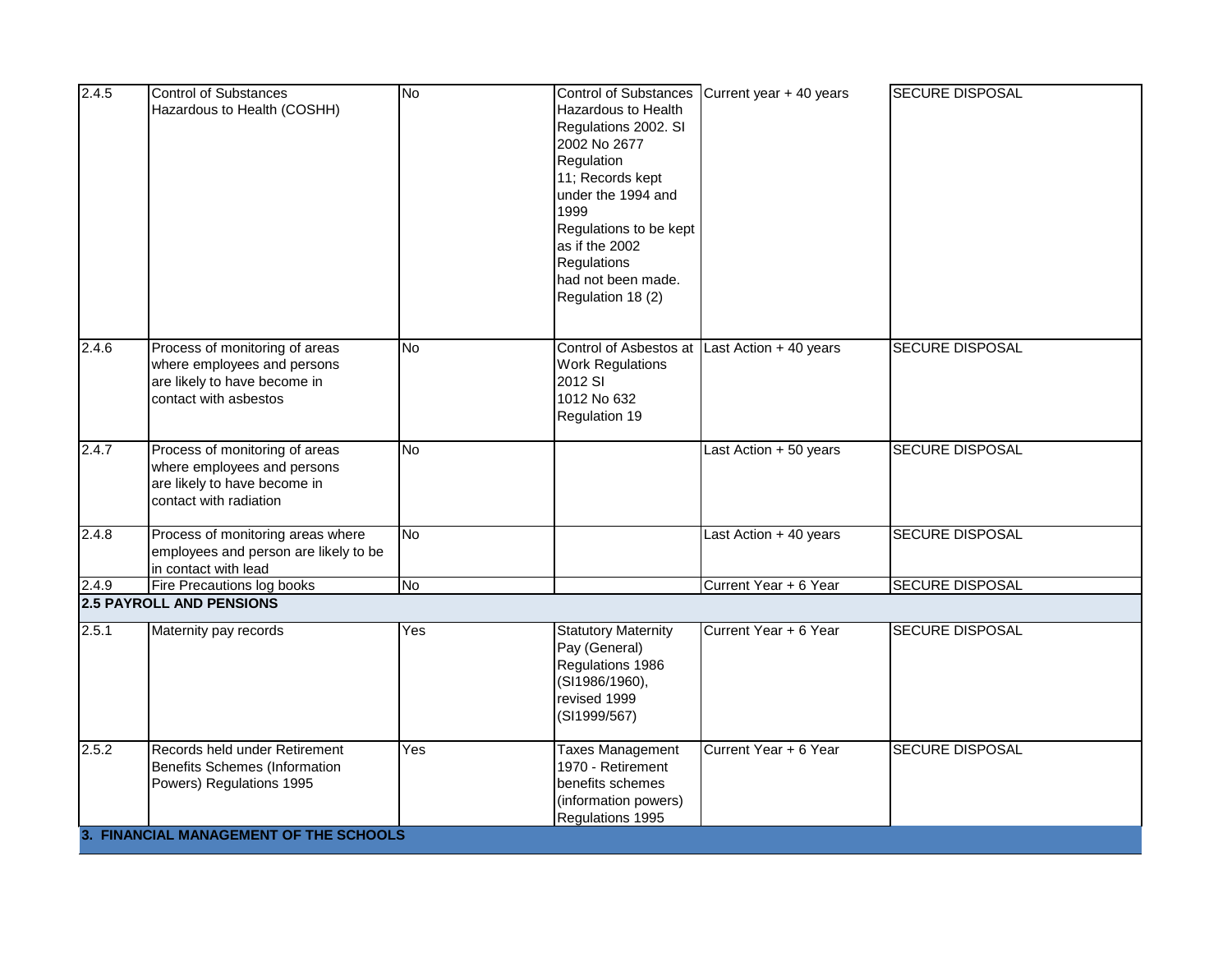|       | 3.1 RISK MANAGEMENT AND INSURANCE                                                                                                   |           |                                   |                                                                      |                          |  |  |
|-------|-------------------------------------------------------------------------------------------------------------------------------------|-----------|-----------------------------------|----------------------------------------------------------------------|--------------------------|--|--|
| 3.1.1 | Employer's Liability Insurance<br>Certificate                                                                                       | <b>No</b> |                                   | Closure of the school $+40$<br>years                                 | <b>SECURE DISPOSAL</b>   |  |  |
|       | 3.2 ASSET MANAGEMENT                                                                                                                |           |                                   |                                                                      |                          |  |  |
| 3.2.1 | Inventories of furniture and<br>equipment                                                                                           | <b>No</b> | Section 221<br>Companies Act 1985 | Current year + 6 Years                                               | <b>SECURE DISPOSAL</b>   |  |  |
| 3.2.2 | Burglary, theft and vandalism<br>report forms                                                                                       | <b>No</b> | Section 221<br>Companies Act 1985 | Current year + 6 Years                                               | <b>SECURE DISPOSAL</b>   |  |  |
|       | 3.3 ACCOUNTS AND STATEMENT INCLUDING BUDGET MANAGEMENT                                                                              |           |                                   |                                                                      |                          |  |  |
| 3.3.1 | <b>Annual Accounts</b>                                                                                                              | No.       |                                   | Current year + 6 years                                               | <b>STANDARD DISPOSAL</b> |  |  |
| 3.3.2 | Loans and grants managed by the<br>school                                                                                           | <b>No</b> |                                   | Date of last payment on the<br>loan + 12 years then<br><b>REVIEW</b> | <b>SECURE DISPOSAL</b>   |  |  |
| 3.3.3 | <b>Student Grant applications</b>                                                                                                   | Yes       |                                   | Current year + 6 years                                               | <b>SECURE DISPOSAL</b>   |  |  |
| 3.3.4 | All records relating to the creation and<br>management of budgets including<br>the Annual Budget statement and<br>background papers | <b>No</b> |                                   | Life of the budget $+6$ years                                        | <b>SECURE DISPOSAL</b>   |  |  |
| 3.3.5 | Invoices, receipts, order books and<br>requisitions, delivery notices                                                               | <b>No</b> |                                   | Current Financial Year + 6<br>years                                  | <b>SECURE DISPOSAL</b>   |  |  |
| 3.3.6 | Records relating to the collection and<br>banking of monies                                                                         | <b>No</b> |                                   | Current Financial Year + 6<br>years                                  | <b>SECURE DISPOSAL</b>   |  |  |
| 3.3.7 | Records relating to the identification<br>and collection of debt                                                                    | <b>No</b> |                                   | Current Financial Year + 6<br>years                                  | <b>SECURE DISPOSAL</b>   |  |  |
|       | 3.4 CONTRACT MANAGEMENT                                                                                                             |           |                                   |                                                                      |                          |  |  |
| 3.4.1 | All records relating to the management No<br>of contracts under seal                                                                |           | Limitation<br>Act 1980            | Last payment on the contract SECURE DISPOSAL<br>$+ 12$ years         |                          |  |  |
| 3.4.2 | All records relating to the management No<br>of contracts under signature                                                           |           | Limitation<br>Act 1980            | Last payment on the contract SECURE DISPOSAL<br>$+6$ years           |                          |  |  |
| 3.4.3 | Records relating to the monitoring of<br>contracts                                                                                  | <b>No</b> |                                   | Current year + 6 years                                               | SECURE DISPOSAL          |  |  |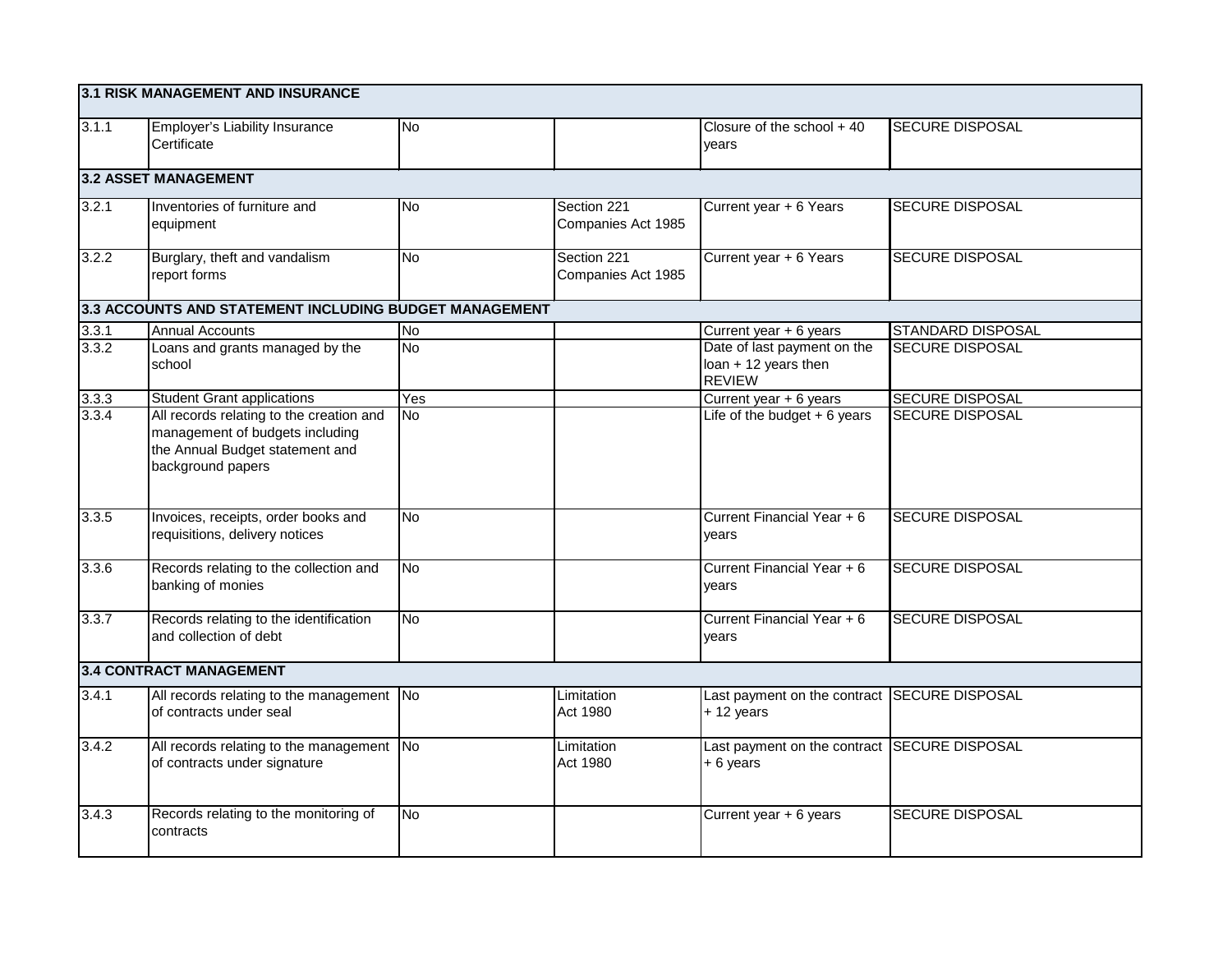| 3.5 SCHOOL FUND                             |                                                          |                |                              |                        |
|---------------------------------------------|----------------------------------------------------------|----------------|------------------------------|------------------------|
| 3.5.1                                       | School Fund - Cheque books                               | <b>No</b>      | Current year + 6 years       | <b>SECURE DISPOSAL</b> |
|                                             | School Fund - Paying in books                            | <b>No</b>      | Current year + 6 years       | <b>SECURE DISPOSAL</b> |
|                                             | School Fund - Ledger                                     | <b>No</b>      | Current year + 6 years       | <b>SECURE DISPOSAL</b> |
|                                             | School Fund - Invoices                                   | <b>No</b>      | Current year + 6 years       | <b>SECURE DISPOSAL</b> |
| $\frac{3.4.2}{3.4.3}$ $\frac{3.4.3}{3.4.4}$ | School Fund - Receipts                                   | <b>No</b>      | Current year + 6 years       | <b>SECURE DISPOSAL</b> |
| 3.4.6                                       | School Fund - Bank statements                            | No             | Current year + 6 years       | <b>SECURE DISPOSAL</b> |
| 3.4.7                                       | School Fund - Journey Books                              | No.            | Current year $+ 6$ years     | <b>SECURE DISPOSAL</b> |
|                                             | 3.6 SCHOOL MEALS MANAGEMENT                              |                |                              |                        |
| 3.6.1                                       | Free school meals register                               | Yes            | Current year + 3 years       | <b>SECURE DISPOSAL</b> |
| 3.6.2                                       | School meals register                                    | Yes            | Current year + 3 years       | <b>SECURE DISPOSAL</b> |
| 3.6.3                                       | <b>School Meals Summary Sheets</b>                       | <b>No</b>      | Current year + 3 years       | <b>SECURE DISPOSAL</b> |
|                                             | <b>4. PROPERTY MANAGEMENT</b>                            |                |                              |                        |
|                                             | <b>4.1 PROPERTY MANAGEMENT</b>                           |                |                              |                        |
| 4.1.1                                       | Title deeds of properties belonging to                   | <b>No</b>      | PERMANENT                    |                        |
|                                             | the school                                               |                | These should follow the      |                        |
|                                             |                                                          |                | property unless the property |                        |
|                                             |                                                          |                | has been registered with the |                        |
|                                             |                                                          |                | <b>Land Registry</b>         |                        |
| 4.1.2                                       | Plans of property belong to the school                   | No             | These should be retained     |                        |
|                                             |                                                          |                | whilst the building belongs  |                        |
|                                             |                                                          |                | to the school and should be  |                        |
|                                             |                                                          |                | passed onto any new          |                        |
|                                             |                                                          |                | owners if the building is    |                        |
|                                             |                                                          |                | leased or sold.              |                        |
| 4.1.3                                       | Leases of property leased by or to the                   | <b>No</b>      | Expiry of lease + 6 years    | <b>SECURE DISPOSAL</b> |
|                                             | school                                                   |                |                              |                        |
| 4.1.4                                       | Records relating to the letting of school No<br>premises |                | Current year + 6 years       | <b>SECURE DISPOSAL</b> |
| <b>4.2 MAINTENANCE</b>                      |                                                          |                |                              |                        |
| 4.2.1                                       | All records relating to the maintenance                  | N <sub>o</sub> | Current year + 6 years       | <b>SECURE DISPOSAL</b> |
|                                             | of the school carried out by contractors                 |                |                              |                        |
|                                             |                                                          |                |                              |                        |
|                                             |                                                          |                |                              |                        |
| 4.2.2                                       | All records relating to the maintenance                  | No             | Current year + 6 years       | <b>SECURE DISPOSAL</b> |
|                                             | of the school carried out by school                      |                |                              |                        |
|                                             | employees including maintenance log                      |                |                              |                        |
|                                             | books                                                    |                |                              |                        |
|                                             |                                                          |                |                              |                        |
|                                             | <b>5. PUPIL MANAGEMENT</b>                               |                |                              |                        |
|                                             | 5.1 PUPIL EDUCATIONAL RECORDS                            |                |                              |                        |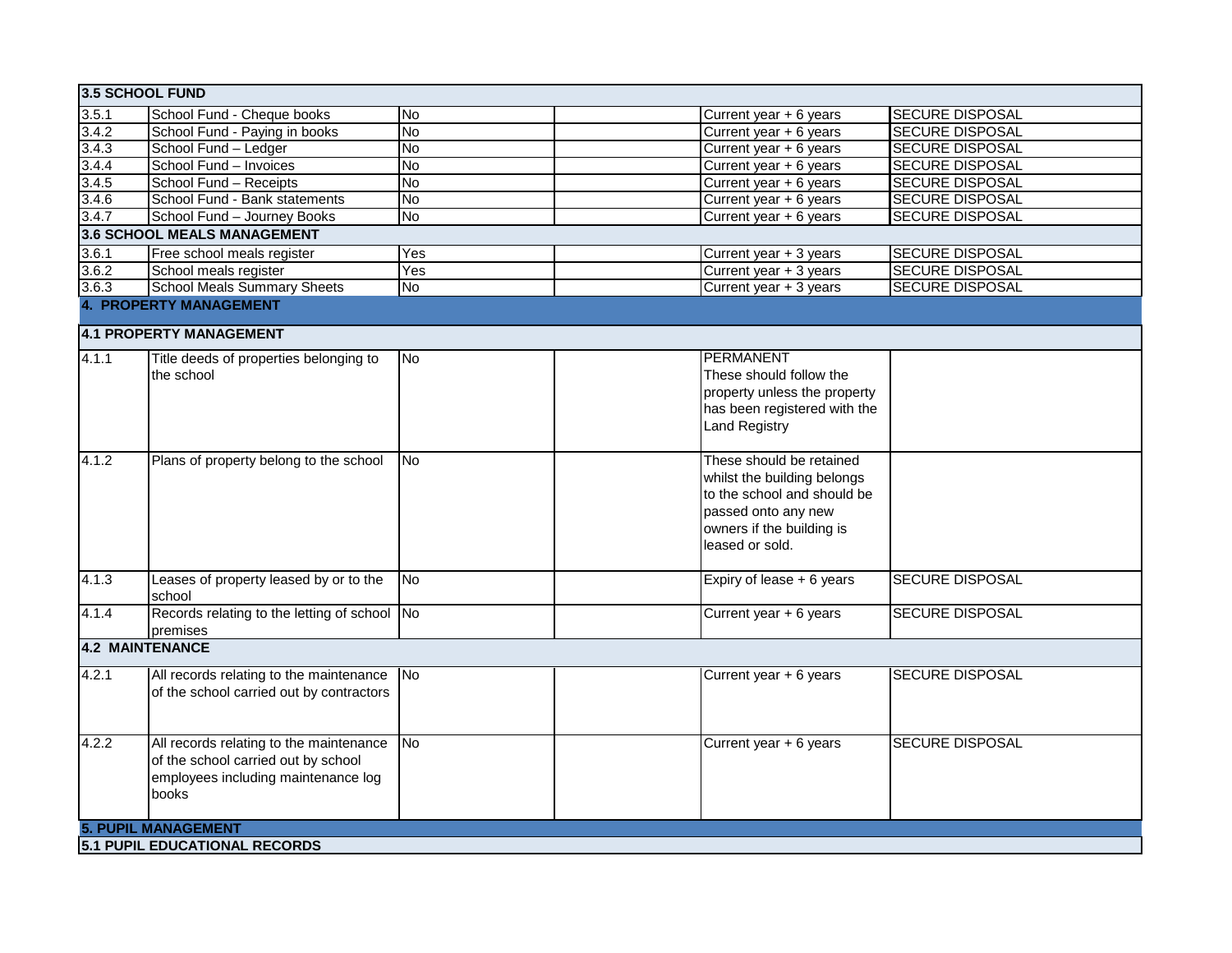| 5.1.1 | Pupil's Educational Record required          | Yes       | The Education         | See below                  | <b>SECURE DISPOSAL</b>                                               |
|-------|----------------------------------------------|-----------|-----------------------|----------------------------|----------------------------------------------------------------------|
|       | by The Education (Pupil Information)         |           | (Pupil Information)   |                            |                                                                      |
|       | (England) Regulations 2005                   |           | (England) Regulations |                            |                                                                      |
|       |                                              |           | 2005 SI 2005 No.      |                            |                                                                      |
|       |                                              |           | 1437                  |                            |                                                                      |
|       |                                              |           |                       |                            |                                                                      |
|       |                                              |           |                       |                            |                                                                      |
|       | Primary                                      | <b>No</b> |                       | Retain whilst the child    | The file should follow the pupil when                                |
|       |                                              |           |                       |                            | remains at the primary school he/she leaves the primary school. This |
|       |                                              |           |                       |                            | will include:                                                        |
|       |                                              |           |                       |                            | • to another primary school                                          |
|       |                                              |           |                       |                            |                                                                      |
|       |                                              |           |                       |                            | • to a secondary school                                              |
|       |                                              |           |                       |                            |                                                                      |
|       |                                              |           |                       |                            | • to a pupil referral unit                                           |
|       |                                              |           |                       |                            | . If the pupil dies whilst at primary                                |
|       |                                              |           |                       |                            | school the file should be returned to the                            |
|       |                                              |           |                       |                            | Local Authority to be retained for the                               |
|       |                                              |           |                       |                            | statutory retention period.                                          |
|       |                                              |           |                       |                            | If the pupil transfers to an independent                             |
|       |                                              |           |                       |                            | school, transfers to home schooling or                               |
|       |                                              |           |                       |                            | leaves the country the file should be                                |
|       |                                              |           |                       |                            | returned to the Local Authority to be                                |
|       |                                              |           |                       |                            | retained for the statutory retention                                 |
|       |                                              |           |                       |                            | period.                                                              |
|       |                                              |           |                       |                            | Primary Schools do not ordinarily have                               |
|       |                                              |           |                       |                            | sufficient storage space to store records                            |
|       |                                              |           |                       |                            | for pupils who have not transferred in                               |
|       |                                              |           |                       |                            | the normal way. It makes more sense to                               |
|       |                                              |           |                       |                            | transfer the record to the Local                                     |
|       |                                              |           |                       |                            | Authority as it is more likely that the                              |
|       |                                              |           |                       |                            | pupil will request the record from the                               |
|       |                                              |           |                       |                            | <b>Local Authority</b>                                               |
|       | Secondary                                    |           | Limitation Act 1980   | Date of Birth of the pupil | <b>SECURE DISPOSAL</b>                                               |
|       |                                              |           | (Section 2)           | $+25$ years                |                                                                      |
| 5.1.2 |                                              | Yes       |                       |                            |                                                                      |
|       | Examination Results - Pupil Copies<br>Public |           |                       | This information should    | All uncollected certificates should be                               |
|       |                                              |           |                       | be added to the pupil file | returned to the examination board.                                   |
|       |                                              |           |                       |                            |                                                                      |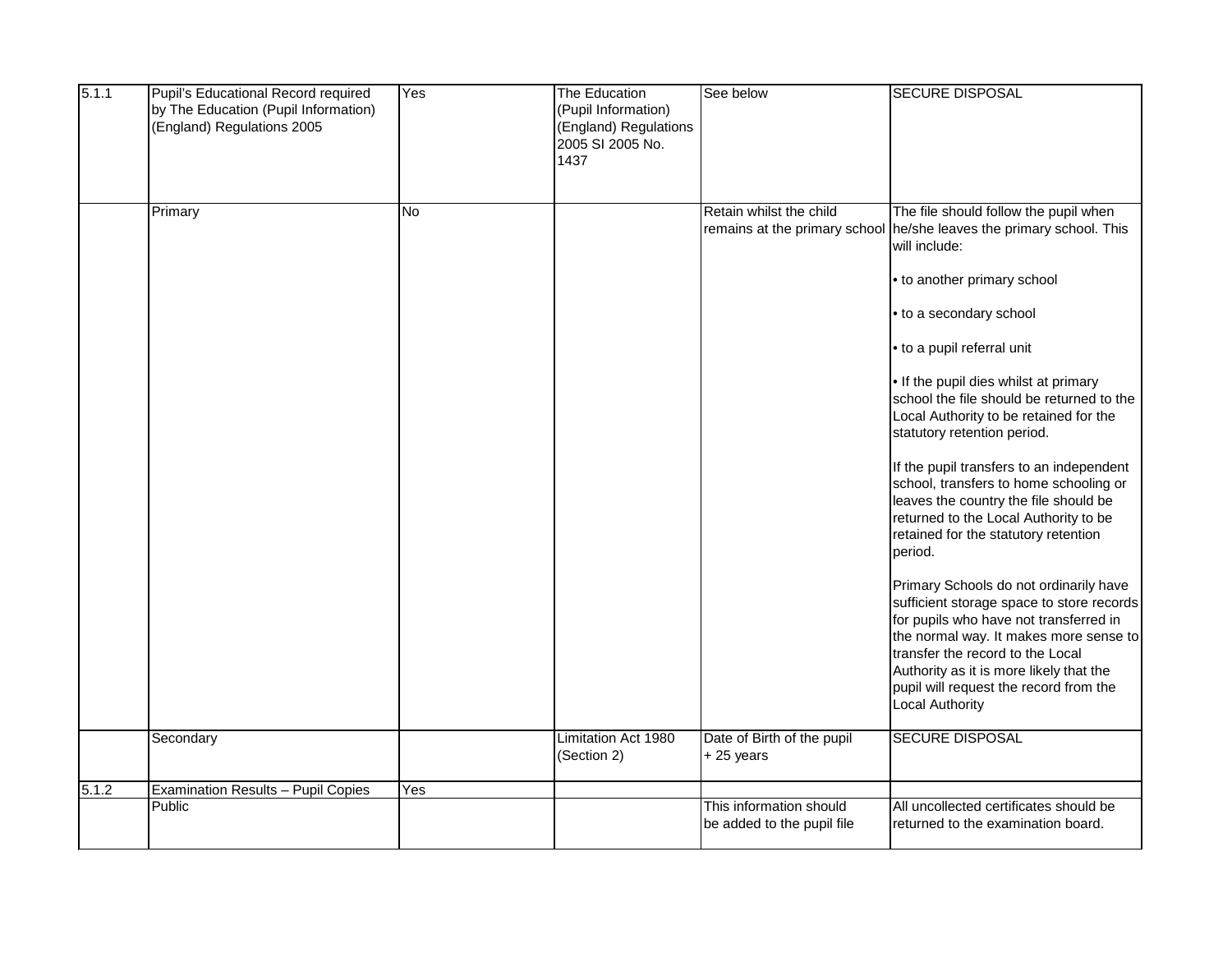|       | Internal                                                                                                                                                                                                                                                                                                                                                    |     |                                                                                                                                                                                                                                                                            | This information should<br>be added to the pupil file                                                                                                                                                                                                                                                                                    |                                                            |  |  |  |  |
|-------|-------------------------------------------------------------------------------------------------------------------------------------------------------------------------------------------------------------------------------------------------------------------------------------------------------------------------------------------------------------|-----|----------------------------------------------------------------------------------------------------------------------------------------------------------------------------------------------------------------------------------------------------------------------------|------------------------------------------------------------------------------------------------------------------------------------------------------------------------------------------------------------------------------------------------------------------------------------------------------------------------------------------|------------------------------------------------------------|--|--|--|--|
|       | This review took place as the Independent Inquiry on Child Sexual Abuse was beginning. In light of this, it is recommended that all records relating to child<br>abuse are retained until the Inquiry is completed. This section will then be reviewed again to take into account any recommendations the Inquiry might make<br>concerning record retention |     |                                                                                                                                                                                                                                                                            |                                                                                                                                                                                                                                                                                                                                          |                                                            |  |  |  |  |
| 5.1.3 | Child Protection information held on<br>pupil file                                                                                                                                                                                                                                                                                                          | Yes | 'Keeping children<br>safe in education<br>Statutory guidance<br>for schools and<br>colleges September<br>2016".<br>"Working together to<br>safeguard children. A<br>guide to inter-agency<br>working to safeguard<br>and promote the<br>welfare of children<br>March 2015" | If any records relating to<br>child protection issues<br>are placed on the pupil<br>file, it should be in a<br>sealed envelope and then<br>retained for the same<br>period of time as the<br>pupil file.                                                                                                                                 | <b>SECURE DISPOSAL - these records</b><br>MUST be shredded |  |  |  |  |
| 5.1.4 | Child protection information held in<br>separate files                                                                                                                                                                                                                                                                                                      | Yes | "Keeping children<br>safe in education<br>Statutory guidance<br>for schools and<br>colleges September<br>2016"<br>"Working together to<br>safeguard children. A<br>guide to inter-agency<br>working to safeguard<br>and promote the<br>welfare of children<br>March 2015"  | DOB of the child + 25<br>vears then review<br>This retention period was<br>agreed in consultation<br>with the Safeguarding<br>Children Group on the<br>understanding that the<br>principal copy of this<br>information will be found<br>on the Local Authority<br>Social Services record -<br>Unless transferred to new<br>establishment | SECURE DISPOSAL - these records<br>MUST be shredded        |  |  |  |  |
| PS:   |                                                                                                                                                                                                                                                                                                                                                             |     |                                                                                                                                                                                                                                                                            |                                                                                                                                                                                                                                                                                                                                          |                                                            |  |  |  |  |
| 5.2.1 | <b>Attendance Registers</b>                                                                                                                                                                                                                                                                                                                                 | Yes | School attendance:<br>Departmental advice<br>for maintained<br>schools, academies,<br>independent<br>schools and local<br>authorities<br>October 2014                                                                                                                      | Every entry in the attendance SECURE DISPOSAL<br>register must be preserved<br>for a period of three (3) years<br>after the date on which the<br>entry was made.                                                                                                                                                                         |                                                            |  |  |  |  |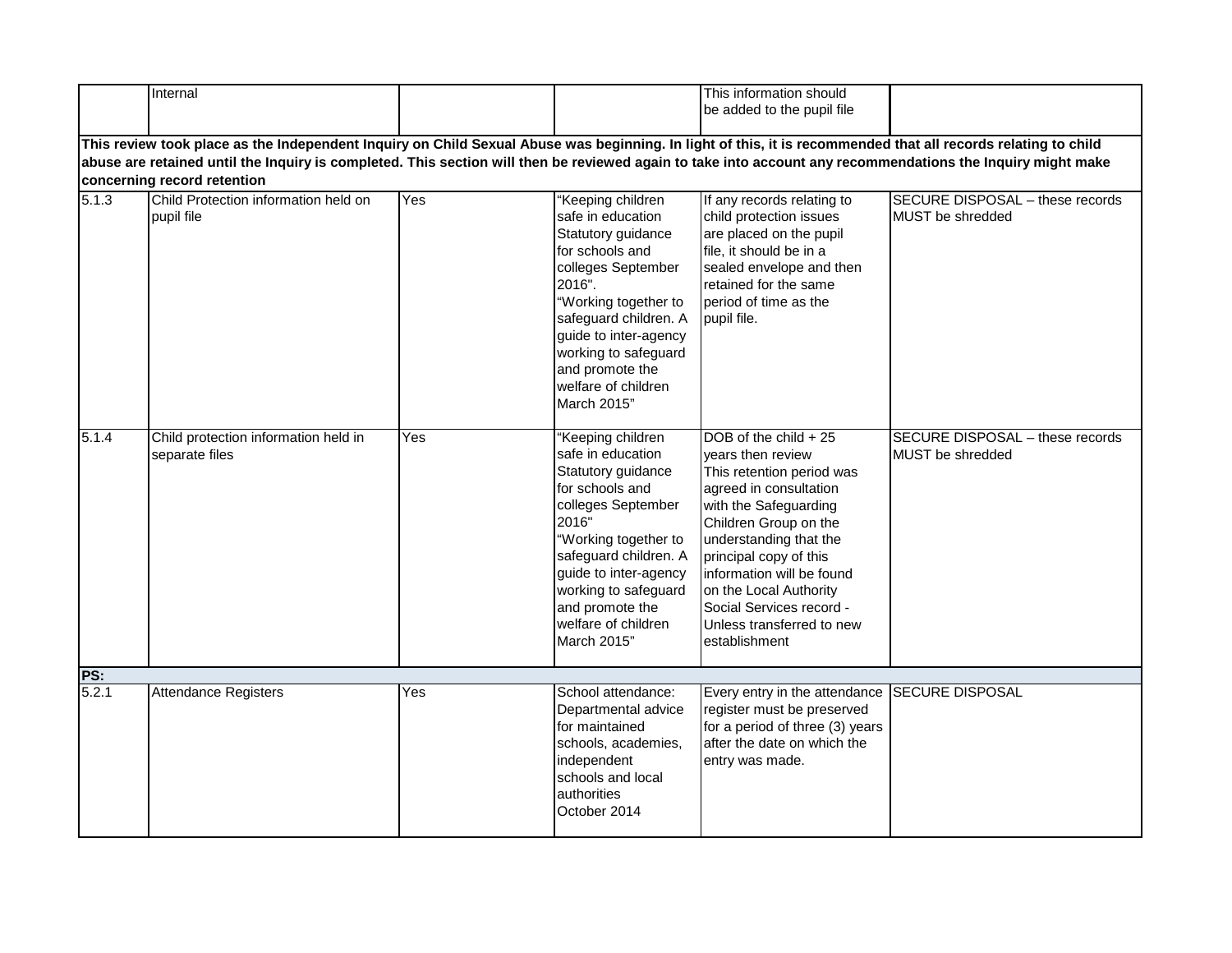| 5.2.2                           | Correspondence relating to<br>authorized absence                                                                      | Yes              | Education Act 1996<br>Section 7                                                                | Current academic year + 2                                                                          | <b>SECURE DISPOSAL</b>                                                                                                                                                                                                                                                                                                                                                                                                                                                 |  |  |
|---------------------------------|-----------------------------------------------------------------------------------------------------------------------|------------------|------------------------------------------------------------------------------------------------|----------------------------------------------------------------------------------------------------|------------------------------------------------------------------------------------------------------------------------------------------------------------------------------------------------------------------------------------------------------------------------------------------------------------------------------------------------------------------------------------------------------------------------------------------------------------------------|--|--|
|                                 |                                                                                                                       |                  |                                                                                                | vears                                                                                              |                                                                                                                                                                                                                                                                                                                                                                                                                                                                        |  |  |
|                                 | 5.3. SPECIAL EDUCATIONAL NEEDS                                                                                        |                  |                                                                                                |                                                                                                    |                                                                                                                                                                                                                                                                                                                                                                                                                                                                        |  |  |
| $\overline{5.3.1}$              | <b>Special Educational Needs</b><br>files, reviews and Individual<br><b>Education Plans</b>                           | Yes              | Limitation Act 1980<br>(Section 2)                                                             | Date of Birth of the pupil +<br>25 years                                                           | <b>REVIEW</b><br>NOTE: This retention period is the<br>minimum retention period that any<br>pupil file should be kept. Some<br>authorities choose to keep SEN files for<br>a longer period of time to defend<br>themselves in a "failure to provide a<br>sufficient education" case. There is an<br>element of business risk analysis<br>involved in any decision to keep the<br>records longer than the minimum<br>retention period and this should be<br>documented. |  |  |
| 5.3.2                           | Statement maintained<br>under section 234 of the<br>Education Act 1990 and<br>any amendments made to<br>the statement | Yes              | Education Act 1996<br>Special Educational<br><b>Needs and Disability</b><br>Act 2001 Section 1 | Date of birth of the pupil<br>+ 25 years [This would<br>normally be retained on<br>the pupil file] | SECURE DISPOSAL unless the<br>document is subject to a legal hold                                                                                                                                                                                                                                                                                                                                                                                                      |  |  |
| 5.3.3                           | Advice and information<br>provided to parents<br>regarding educational<br>needs                                       | Yes              | <b>Special Educational</b><br><b>Needs and Disability</b><br>Act 2001 Section 2                | Date of birth of the pupil<br>+ 25 years [This would<br>normally be retained on<br>the pupil file] | SECURE DISPOSAL unless the<br>document is subject to a legal hold                                                                                                                                                                                                                                                                                                                                                                                                      |  |  |
| 5.3.4                           | <b>Accessibility Strategy</b>                                                                                         | Yes              | <b>Special Educational</b><br><b>Needs and Disability</b><br>Act 2001 Section 14               | Date of birth of the pupil<br>+ 25 years [This would<br>normally be retained on<br>the pupil file] | <b>SECURE DISPOSAL unless the</b><br>document is subject to a legal hold                                                                                                                                                                                                                                                                                                                                                                                               |  |  |
| <b>6. CURRICULUM MANAGEMENT</b> |                                                                                                                       |                  |                                                                                                |                                                                                                    |                                                                                                                                                                                                                                                                                                                                                                                                                                                                        |  |  |
|                                 | 6.1 STATISTICS AND MANAGEMENT INFORMATION                                                                             |                  |                                                                                                |                                                                                                    |                                                                                                                                                                                                                                                                                                                                                                                                                                                                        |  |  |
| 6.1.1<br>6.1.2                  | Curriculum returns<br><b>Examination Results</b><br>(Schools Copy)                                                    | <b>No</b><br>Yes |                                                                                                | Current year + 3 years<br>Current year $+ 6$ years                                                 | <b>SECURE DISPOSAL</b><br><b>SECURE DISPOSAL</b>                                                                                                                                                                                                                                                                                                                                                                                                                       |  |  |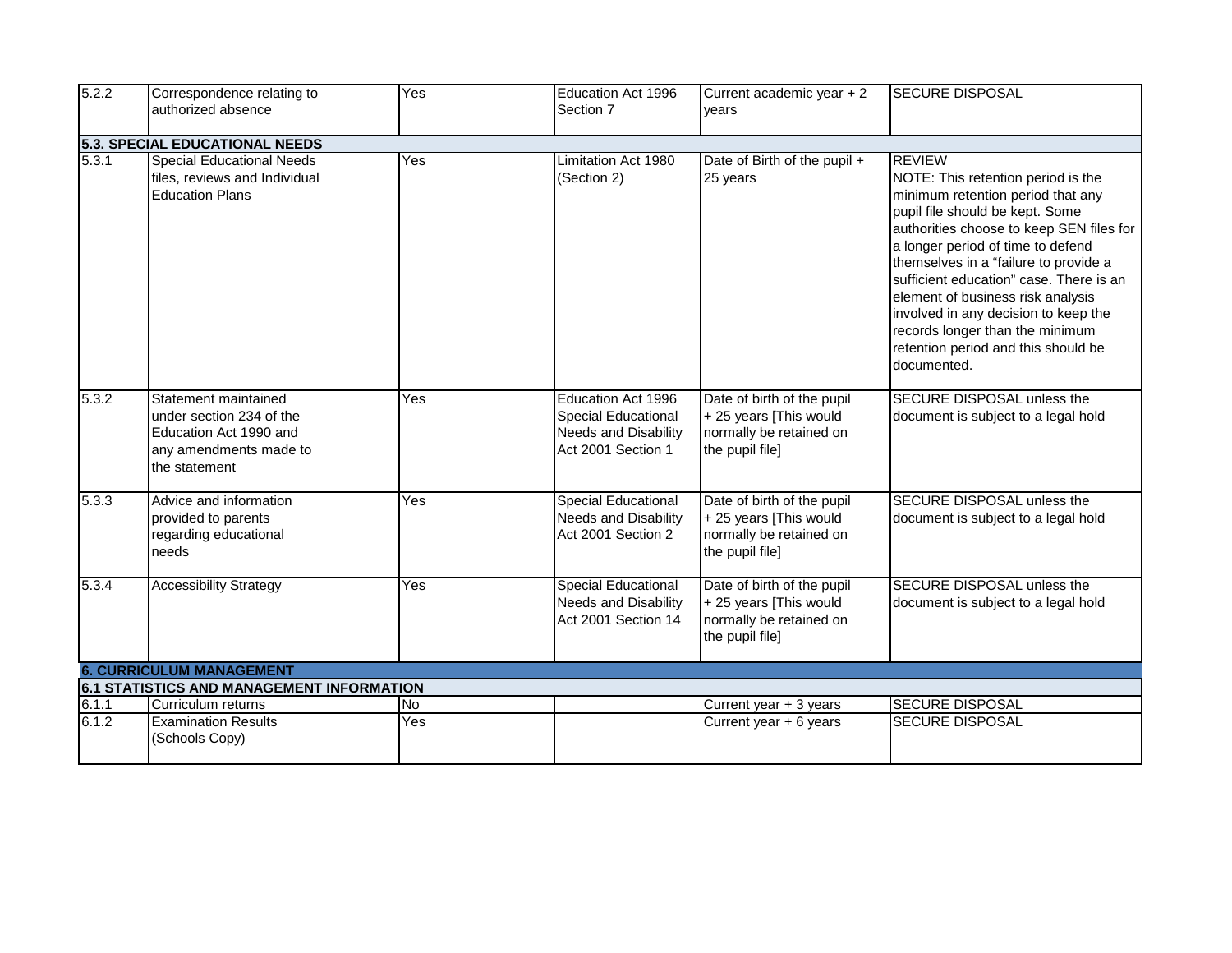|       | SATS records -                                | Yes       | The SATS results should be      | <b>SECURE DISPOSAL</b>                |
|-------|-----------------------------------------------|-----------|---------------------------------|---------------------------------------|
|       | <b>Results</b>                                |           | recorded on the pupil's         |                                       |
|       |                                               |           | educational file and will       |                                       |
|       |                                               |           | therefore be retained until the |                                       |
|       |                                               |           | pupil reaches the age of 25     |                                       |
|       |                                               |           | years.                          |                                       |
|       |                                               |           | The school may wish to keep     |                                       |
|       |                                               |           | a composite record of all the   |                                       |
|       |                                               |           | whole year SATs results.        |                                       |
|       |                                               |           |                                 |                                       |
|       |                                               |           |                                 |                                       |
|       | <b>Examination Papers</b>                     | Yes       | These could be kept for         | <b>SECURE DISPOSAL</b>                |
|       |                                               |           | current year $+ 6$ years to     |                                       |
|       |                                               |           | allow suitable comparison       |                                       |
|       |                                               |           | The examination papers          |                                       |
|       |                                               |           | should be kept until any        |                                       |
|       |                                               |           | appeals/validation process is   |                                       |
|       |                                               |           | complete                        |                                       |
|       |                                               |           |                                 |                                       |
| 6.1.3 | <b>Published Admission</b>                    | Yes       | Current year + 6 years          | <b>SECURE DISPOSAL</b>                |
|       | Number (PAN) Reports                          |           |                                 |                                       |
|       |                                               |           |                                 |                                       |
| 6.1.4 | Value Added and                               | Yes       | Current year + 6 years          | <b>SECURE DISPOSAL</b>                |
|       | <b>Contextual Data</b>                        |           |                                 |                                       |
|       |                                               |           |                                 |                                       |
| 6.1.5 | <b>Self Evaluation Forms</b>                  | Yes       | Current year + 6 years          | <b>SECURE DISPOSAL</b>                |
|       | <b>6.2 IMPLEMENTATION OF CURRICULUM</b>       |           |                                 |                                       |
| 6.2.1 | Schemes of Work                               | <b>No</b> | Current year + 1 year           | It may be appropriate to review these |
| 6.2.2 | Timetable                                     | <b>No</b> | Current year + 1 year           | records at the end                    |
| 6.2.3 | <b>Class Record Books</b>                     | <b>No</b> | Current year + 1 year           | of each year and allocate a further   |
| 6.2.4 | <b>Mark Books</b>                             | <b>No</b> | Current year + 1 year           | retention period or                   |
| 6.2.5 | Record of homework set                        | <b>No</b> | Current year + 1 year           |                                       |
|       |                                               |           |                                 | <b>SECURE DISPOSAL</b>                |
| 6.2.6 | Pupils' Work                                  | <b>No</b> | Where possible pupils' work     | <b>SECURE DISPOSAL</b>                |
|       |                                               |           | should be returned to the       |                                       |
|       |                                               |           | pupil at the end of the         |                                       |
|       |                                               |           | academic year if this is not    |                                       |
|       |                                               |           | the school's policy then        |                                       |
|       |                                               |           | current year + 1 year           |                                       |
|       |                                               |           |                                 |                                       |
|       | <b>EXTRA CURRICULAR ACTIVITIES</b>            |           |                                 |                                       |
|       | 7.1 EDUCATIONAL VISITS OUTSIDE THE CLASSROOMS |           |                                 |                                       |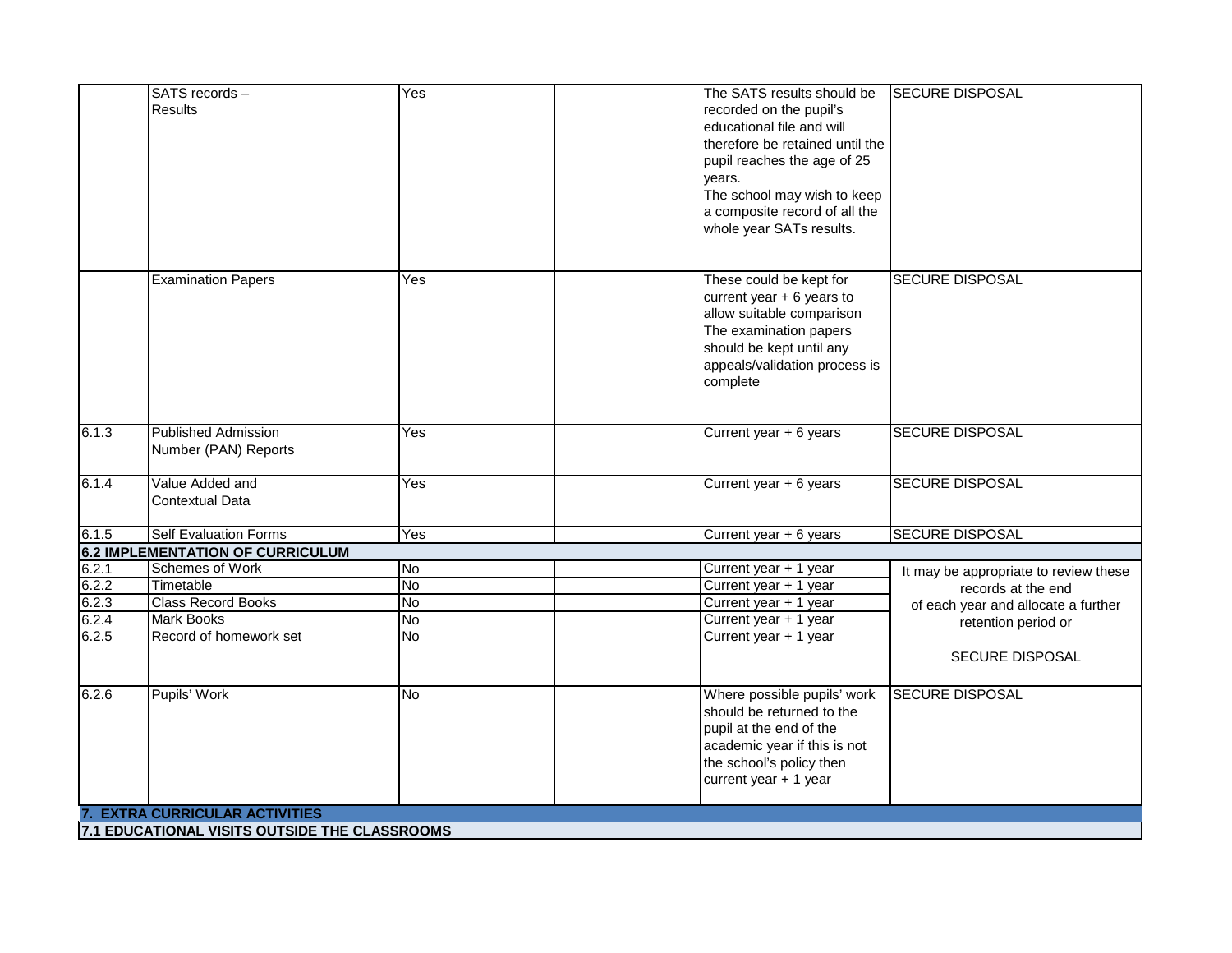| 7.1.1 | Records created by schools<br>to obtain approval to run an<br>Educational Visit outside the<br>Classroom - Primary Schools   | <b>No</b> | <b>Outdoor Education</b><br>Advisers' Panel<br>National<br>Guidance website<br>http://oeapng.info<br>specifically<br>Section 3 - "Legal<br>Framework and<br>Employer<br>Systems" and Section<br>4 - "Good Practice". | Date of visit + 14 years                                                                                                                                                                               | <b>SECURE DISPOSAL</b>                                                                                                                                                                                                                                                 |
|-------|------------------------------------------------------------------------------------------------------------------------------|-----------|----------------------------------------------------------------------------------------------------------------------------------------------------------------------------------------------------------------------|--------------------------------------------------------------------------------------------------------------------------------------------------------------------------------------------------------|------------------------------------------------------------------------------------------------------------------------------------------------------------------------------------------------------------------------------------------------------------------------|
| 7.1.2 | Records created by schools<br>to obtain approval to run an<br>Educational Visit outside the<br>Classroom - Secondary Schools | <b>No</b> | <b>Outdoor Education</b><br>Advisers' Panel<br>National<br>Guidance website<br>http://oeapng.info<br>specifically<br>Section 3 - "Legal<br>Framework and<br>Employer<br>Systems" and Section<br>4 - "Good Practice". | Date of visit + 10 years                                                                                                                                                                               | <b>SECURE DISPOSAL</b>                                                                                                                                                                                                                                                 |
| 7.1.3 | Parental consent forms for school<br>trips where there has been no<br>major incident                                         | Yes       |                                                                                                                                                                                                                      | Conclusion of the trip                                                                                                                                                                                 | Although the consent forms<br>could be retained for DOB + 22<br>years, the requirement for them<br>being needed is low and most<br>schools do not have the storage<br>capacity to retain every single<br>consent form issued by the<br>school for this period of time. |
| 7.1.4 | Parental permission slips for<br>school trips - where there has<br>been a major incident                                     | Yes       | Limitation Act 1980<br>(Section 2)                                                                                                                                                                                   | DOB of the pupil involved in<br>the Incident + 25 years<br>The permission slips for all<br>the pupils on the trip need to<br>be retained to show that the<br>rules had been followed for all<br>pupils | <b>SECURE DISPOSAL</b>                                                                                                                                                                                                                                                 |
| 7.2.1 | 7.2 FAMILY LIAISON OFFICERS AND HOME SCHOOL LIAISON OFFICERS<br>Day Books                                                    | Yes       |                                                                                                                                                                                                                      | Current year + 2 years then                                                                                                                                                                            | <b>SECURE DISPOSAL</b>                                                                                                                                                                                                                                                 |
|       |                                                                                                                              |           |                                                                                                                                                                                                                      | review                                                                                                                                                                                                 |                                                                                                                                                                                                                                                                        |